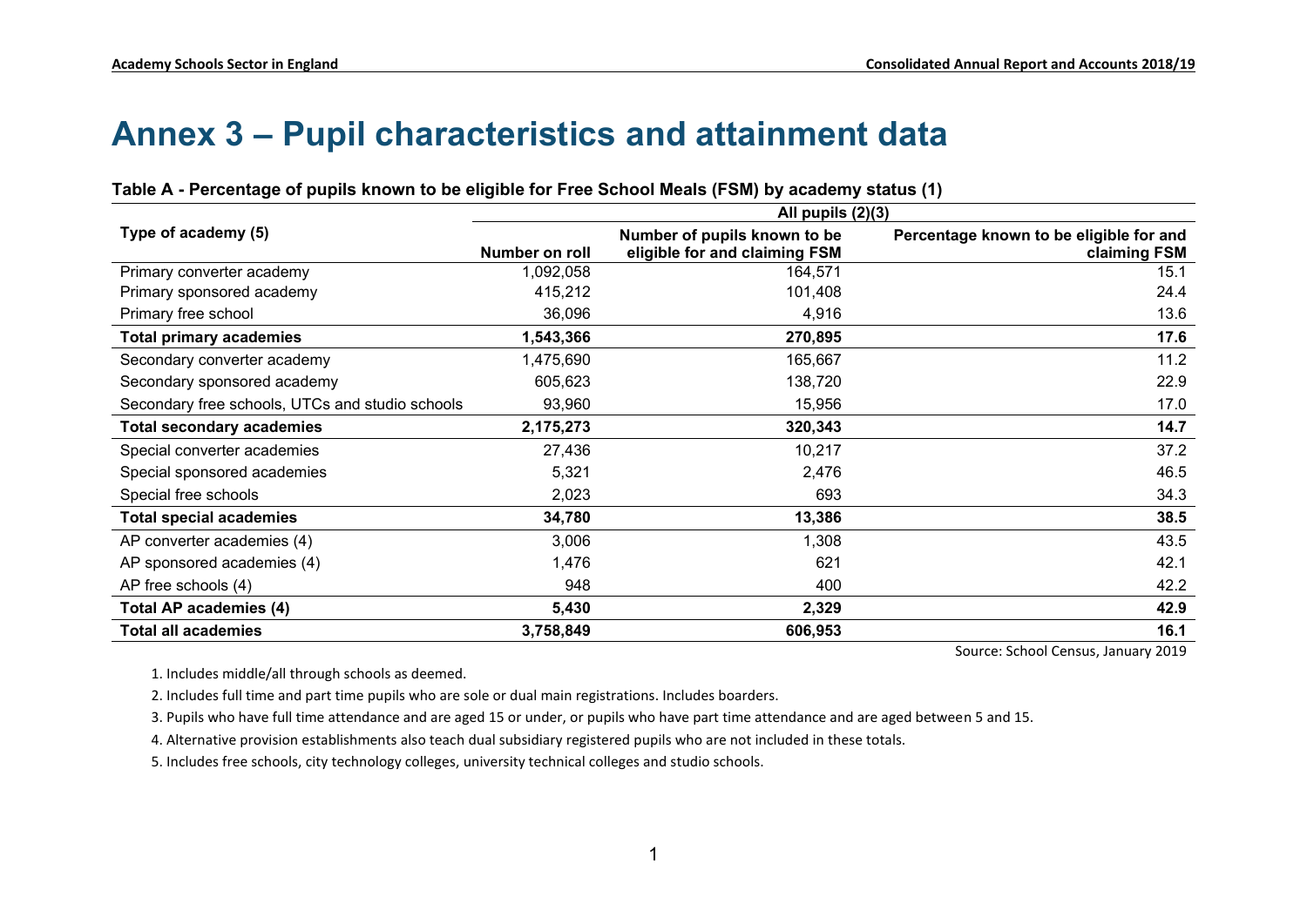# **Table B: Pupils with special educational needs in academies, 2019 (1)(2)**

| <b>Type of School</b>                              | Number on roll | <b>Pupils with statements of</b><br>SEN/EHC plan |      | <b>Pupils with SEN support</b> |      | <b>Total pupils with SEN</b> |       |  |
|----------------------------------------------------|----------------|--------------------------------------------------|------|--------------------------------|------|------------------------------|-------|--|
|                                                    |                | <b>Number</b>                                    | %    | <b>Number</b>                  | %    | <b>Number</b>                | %     |  |
| Primary converter academy                          | 1,141,560      | 17,206                                           | 1.5  | 138,518                        | 12.1 | 155,724                      | 13.6  |  |
| Sponsor-led primary academy                        | 435,671        | 7,216                                            | 1.7  | 62,309                         | 14.3 | 69,525                       | 16.0  |  |
| Primary free schools                               | 36,508         | 468                                              | 1.3  | 3,791                          | 10.4 | 4,259                        | 11.7  |  |
| <b>Total primary academies</b>                     | 1,613,739      | 24,890                                           | 1.5  | 204,618                        | 12.7 | 229,508                      | 14.2  |  |
| Secondary converter academy                        | 1,728,285      | 26,938                                           | 1.6  | 167,497                        | 9.7  | 194,435                      | 11.3  |  |
| Sponsor-led secondary academy                      | 658,150        | 11,621                                           | 1.8  | 85,489                         | 13.0 | 97,110                       | 14.8  |  |
| Secondary free schools, UTCs and studio<br>schools | 112,133        | 1,832                                            | 1.6  | 13,334                         | 11.9 | 15,166                       | 13.5  |  |
| <b>Total secondary academies</b>                   | 2,498,568      | 40,391                                           | 1.6  | 266,320                        | 10.7 | 306,711                      | 12.3  |  |
| Special converter academy                          | 32,077         | 31,482                                           | 98.1 | 521                            | 1.6  | 32,003                       | 99.8  |  |
| Sponsor-led special academy                        | 5,748          | 5,642                                            | 98.2 | 106                            | 1.8  | 5,748                        | 100.0 |  |
| Special free schools                               | 2,181          | 2,154                                            | 98.8 | 27                             | 1.2  | 2,181                        | 100.0 |  |
| <b>Total special academies</b>                     | 40,006         | 39,278                                           | 98.2 | 654                            | 1.6  | 39,932                       | 99.8  |  |
| <b>Total alternative provision academies</b>       | 5,640          | 713                                              | 12.6 | 3,638                          | 64.5 | 4,351                        | 77.1  |  |

Source: School Census, January 2019

(1) Includes all academies including free schools, city technology colleges, university technology colleges and studio schools.

(2) Excludes nursery schools, independent schools, general hospital schools and pupil referral units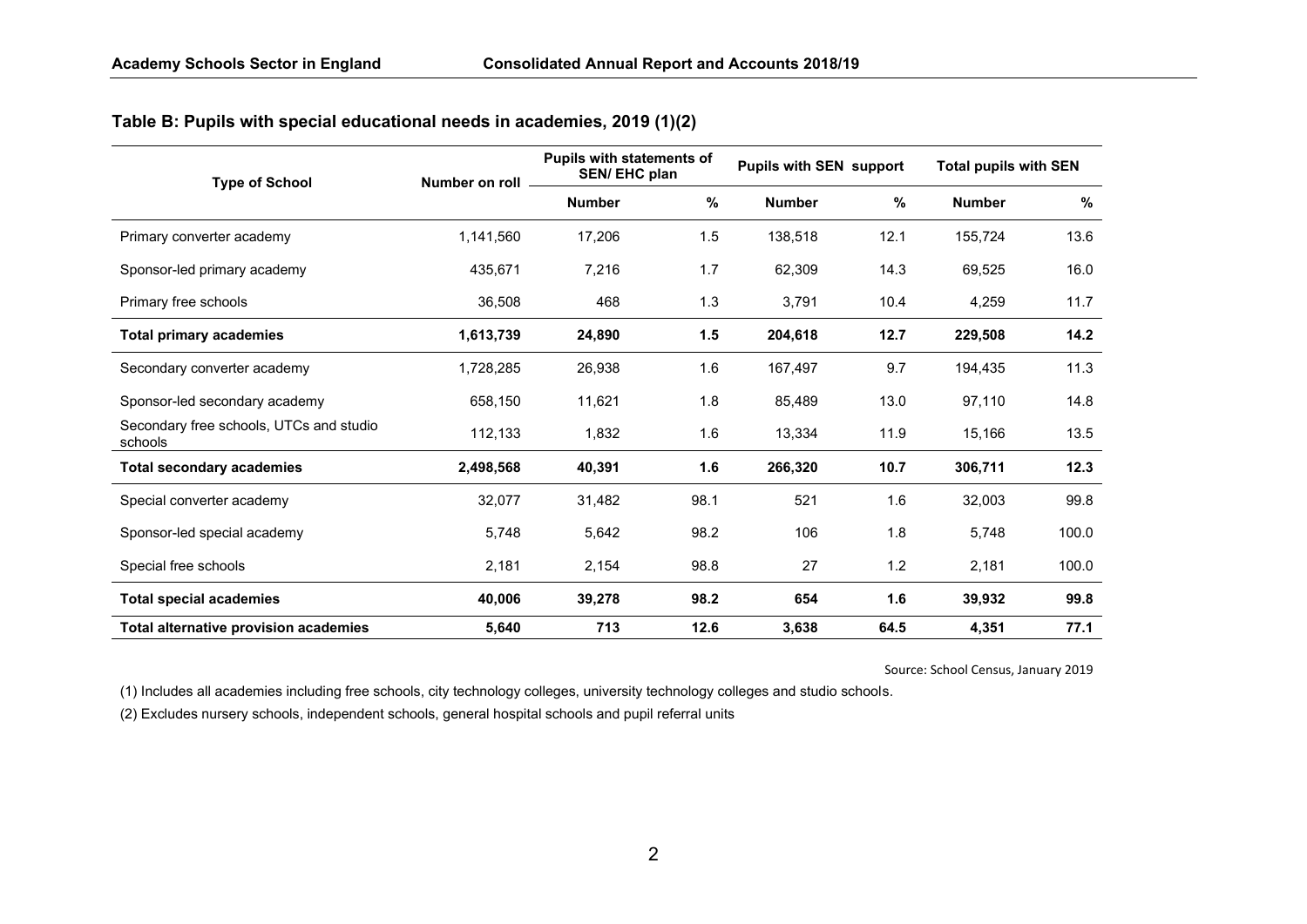### **Table C: Number of state funded mainstream schools with results by school type in England, 2018-2019**

| Type of establishment                                  | Number of<br>schools with<br>KS4 results in<br>2017 | Number of<br>schools with<br>KS4 results in<br>2018 | Number of<br>schools with<br>KS4 results in<br>2019 | Number of<br>schools with<br>KS2 results in<br>2017 | Number of<br>schools with KS2<br>results in 2018 | Number of<br>schools with KS2<br>results in 2019 |
|--------------------------------------------------------|-----------------------------------------------------|-----------------------------------------------------|-----------------------------------------------------|-----------------------------------------------------|--------------------------------------------------|--------------------------------------------------|
| LA maintained mainstream<br>schools                    | 1,038                                               | 930                                                 | 838                                                 | 11,784                                              | 11.044                                           | 10,367                                           |
| Converter academies                                    | 1,375                                               | 1,431                                               | 1,480                                               | 2.174                                               | 2,767                                            | 3,352                                            |
| Sponsored academies                                    | 593                                                 | 643                                                 | 694                                                 | 983                                                 | 1,187                                            | 1,353                                            |
| Total number of academies and<br>LA maintained schools | 3,006                                               | 3,004                                               | 3,012                                               | 14,941                                              | 14,998                                           | 15,072                                           |

Source:<https://www.gov.uk/government/statistics/national-curriculum-assessments-key-stage-2-2019-revised>(KS2)[, https://www.gov.uk/government/statistics/key](https://www.gov.uk/government/statistics/key-stage-4-performance-2019-revised)[stage-4-performance-2019-revised](https://www.gov.uk/government/statistics/key-stage-4-performance-2019-revised) (KS4)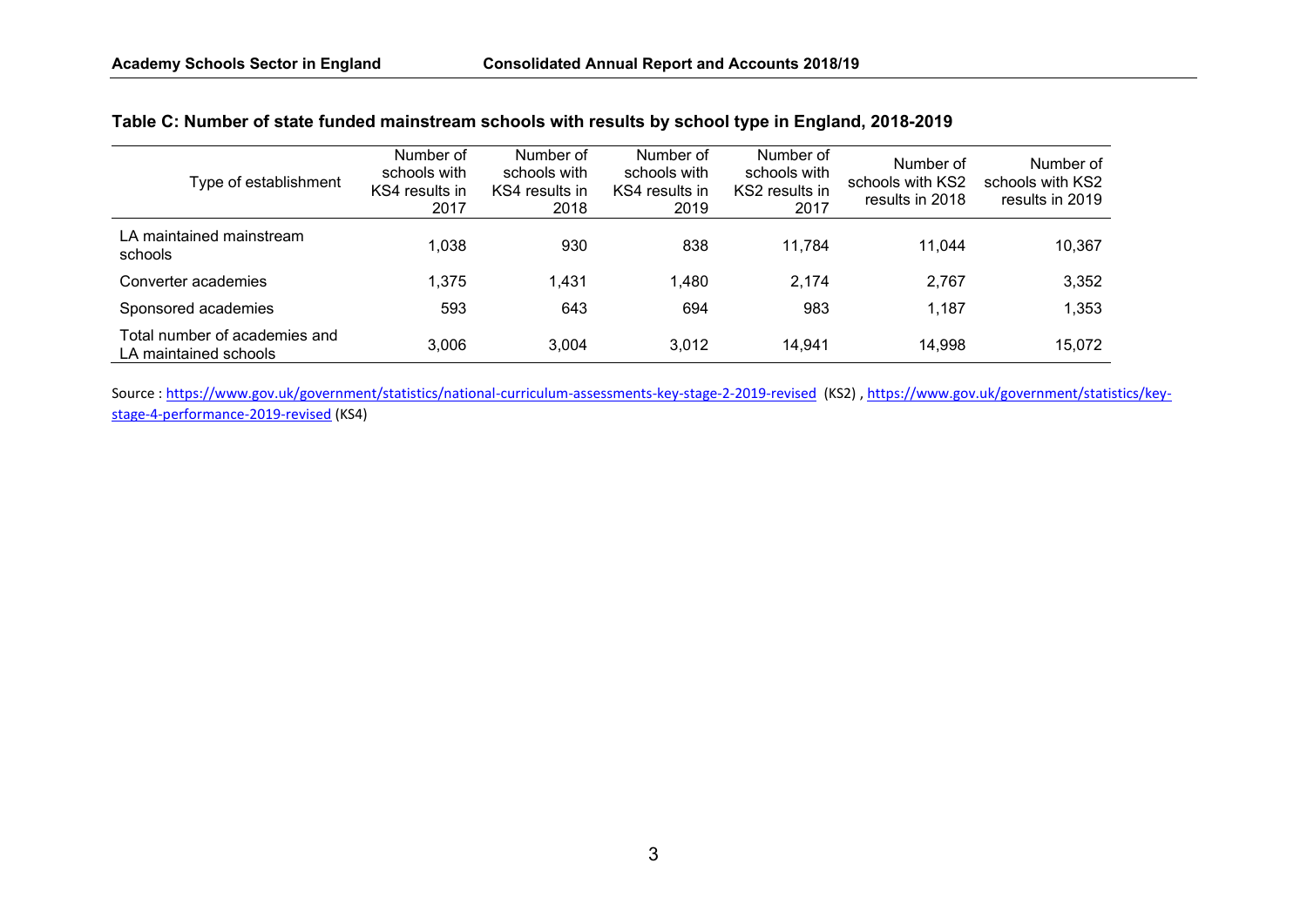| Type of establishment            | Number of<br>schools | Number of pupils at<br>the end of KS4 | Average<br>Attainment 8<br>score | Average<br>Progress 8<br>score |
|----------------------------------|----------------------|---------------------------------------|----------------------------------|--------------------------------|
| LA Maintained Mainstream schools | 838                  | 140,181                               | 46.7                             | $-0.03$                        |
| Academies and free schools       | 2,352                | 390,027                               | 48.0                             | 0.03                           |
| Of which Sponsored academies     | 694                  | 103,937                               | 42.0                             | $-0.18$                        |
| Of which Converter academies     | 1,480                | 271.987                               | 50.4                             | 0.11                           |

Source: Table 2 [https://assets.publishing.service.gov.uk/government/uploads/system/uploads/attachment\\_data/file/863942/2019\\_KS4\\_revised\\_national\\_tables.xlsx](https://assets.publishing.service.gov.uk/government/uploads/system/uploads/attachment_data/file/863942/2019_KS4_revised_national_tables.xlsx)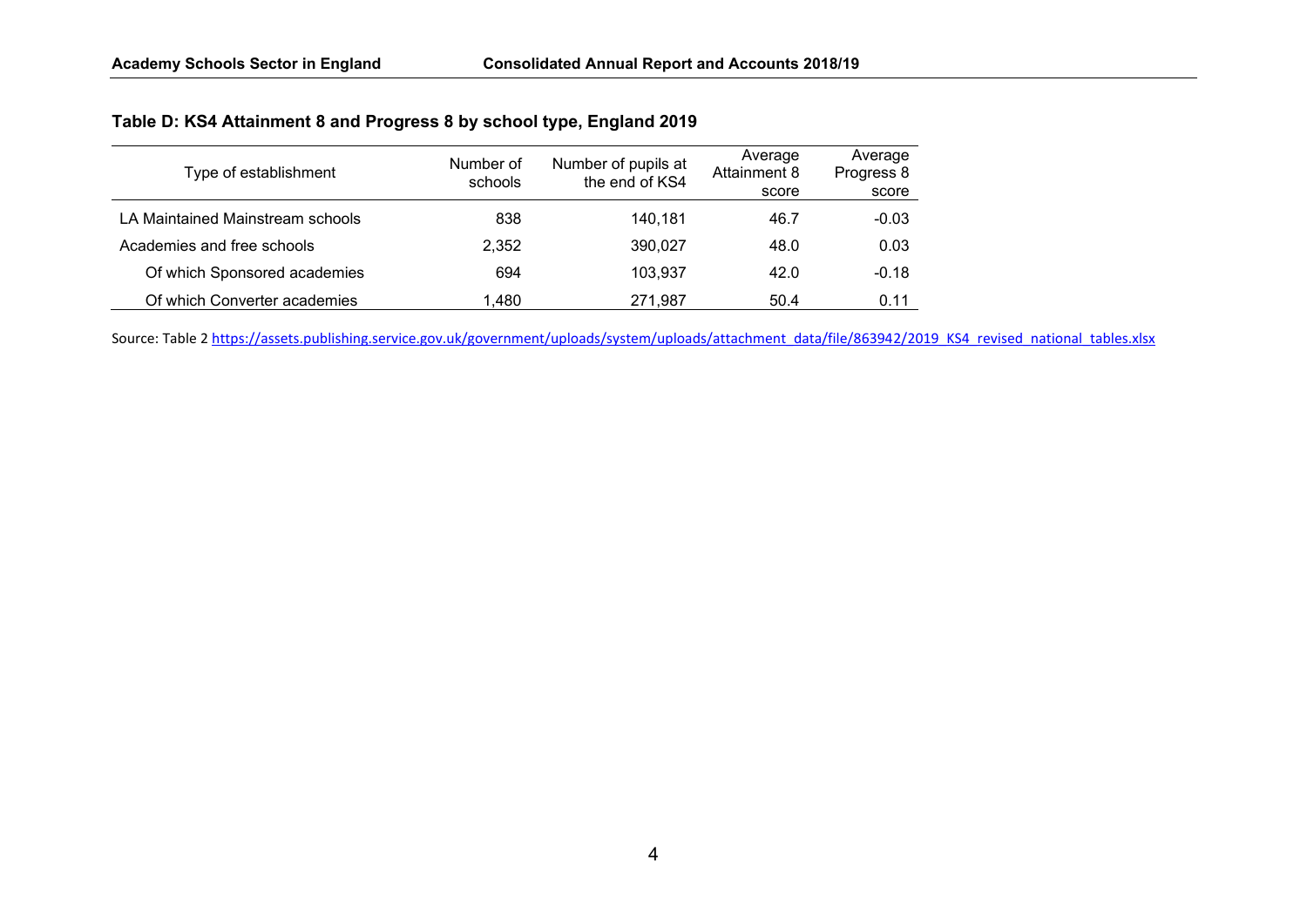|                                               | A Level (Best 3) | Academic Studies | Tech Level | <b>Applied General</b> |
|-----------------------------------------------|------------------|------------------|------------|------------------------|
| Local authority maintained mainstream schools | 33.23            | 33.25            | 32.06      | 29.20                  |
| Sponsored academies - mainstream              | 29.94            | 28.49            | 31.30      | 29.75                  |
| Converter academies - mainstream              | 34.42            | 34.18            | 33.17      | 29.85                  |
| Free schools                                  | 29.91            | 29.97            | 37.01      | 29.54                  |
| Free schools (16-19)                          | 37.23            | 38.00            | 30.27      | 31.33                  |
| University technical colleges (UTCs)          | 21.91            | 22.93            | 31.45      | 30.48                  |
| Studio schools                                | 23.01            | 25.39            | 30.42      | 27.56                  |
| All State Funded Mainstream Schools           | 33.78            | 33.25            | 32.32      | 29.70                  |

### **Table E: 16 to 18 Average point score per entry, state funded mainstream schools**

Source: Table 1a, National Tables, *A Level and other 16-18 results: 2018-19[, https://www.gov.uk/government/statistics/a-level-and-other-16-to-18-results-2018-to-2019](https://www.gov.uk/government/statistics/a-level-and-other-16-to-18-results-2018-to-2019-revised) [revised](https://www.gov.uk/government/statistics/a-level-and-other-16-to-18-results-2018-to-2019-revised)*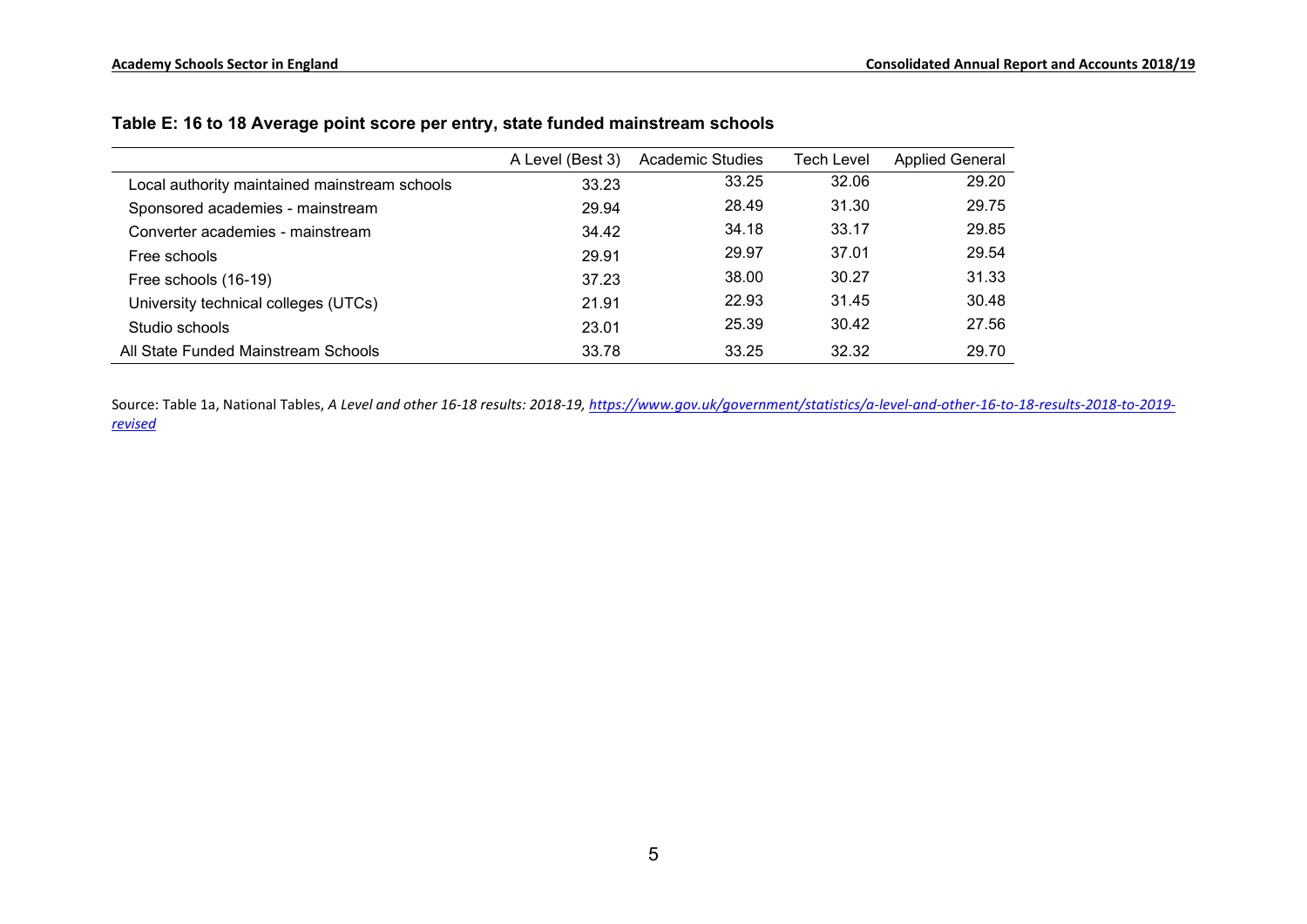### **Table F: Percentage of state-funded students at the end of 16 to 18 studies, who are retained to the end of their main level 3 study programme (core aim) at a provider, by institution type, 2019**

| <b>Academic Qualifications</b>       |                                       |                                    | <b>Applied General Qualifications</b> |                                    | <b>Tech Level Qualifications</b>      |                                    |  |  |
|--------------------------------------|---------------------------------------|------------------------------------|---------------------------------------|------------------------------------|---------------------------------------|------------------------------------|--|--|
| Institution type                     | Number of<br>students in<br>programme | Percentage of<br>students retained | Number of<br>students in<br>programme | Percentage of<br>students retained | Number of<br>students in<br>programme | Percentage of<br>students retained |  |  |
| Local Authority maintained           | 33,349                                | 92.7                               | 8,229                                 | 84.0                               | 941                                   | 82.9                               |  |  |
| Sponsored academies                  | 16,038                                | 91.2                               | 8,125                                 | 83.7                               | 1,260                                 | 80.2                               |  |  |
| <b>Converter Academies</b>           | 119,509                               | 93.5                               | 17,772                                | 85.9                               | 2,511                                 | 85.5                               |  |  |
| Free Schools                         | 1,435                                 | 92.3                               | 77                                    | 85.7                               | 32                                    | 78.1                               |  |  |
| Free Schools 16-19                   | 2,815                                 | 90.5                               | 231                                   | 94.8                               | 41                                    | 78.0                               |  |  |
| University technical colleges (UTCs) | 777                                   | 74.0                               | 597                                   | 85.8                               | 1,092                                 | 82.5                               |  |  |
| Studio schools                       | 244                                   | 80.3                               | 288                                   | 87.8                               | 182                                   | 85.2                               |  |  |
| Sixth Form Colleges                  | 42,401                                | 87.2                               | 3,639                                 | 88.7                               | 616                                   | 88.0                               |  |  |
| Other FE Sector colleges             | 23,703                                | 85.7                               | 14,580                                | 89.6                               | 13,690                                | 89.9                               |  |  |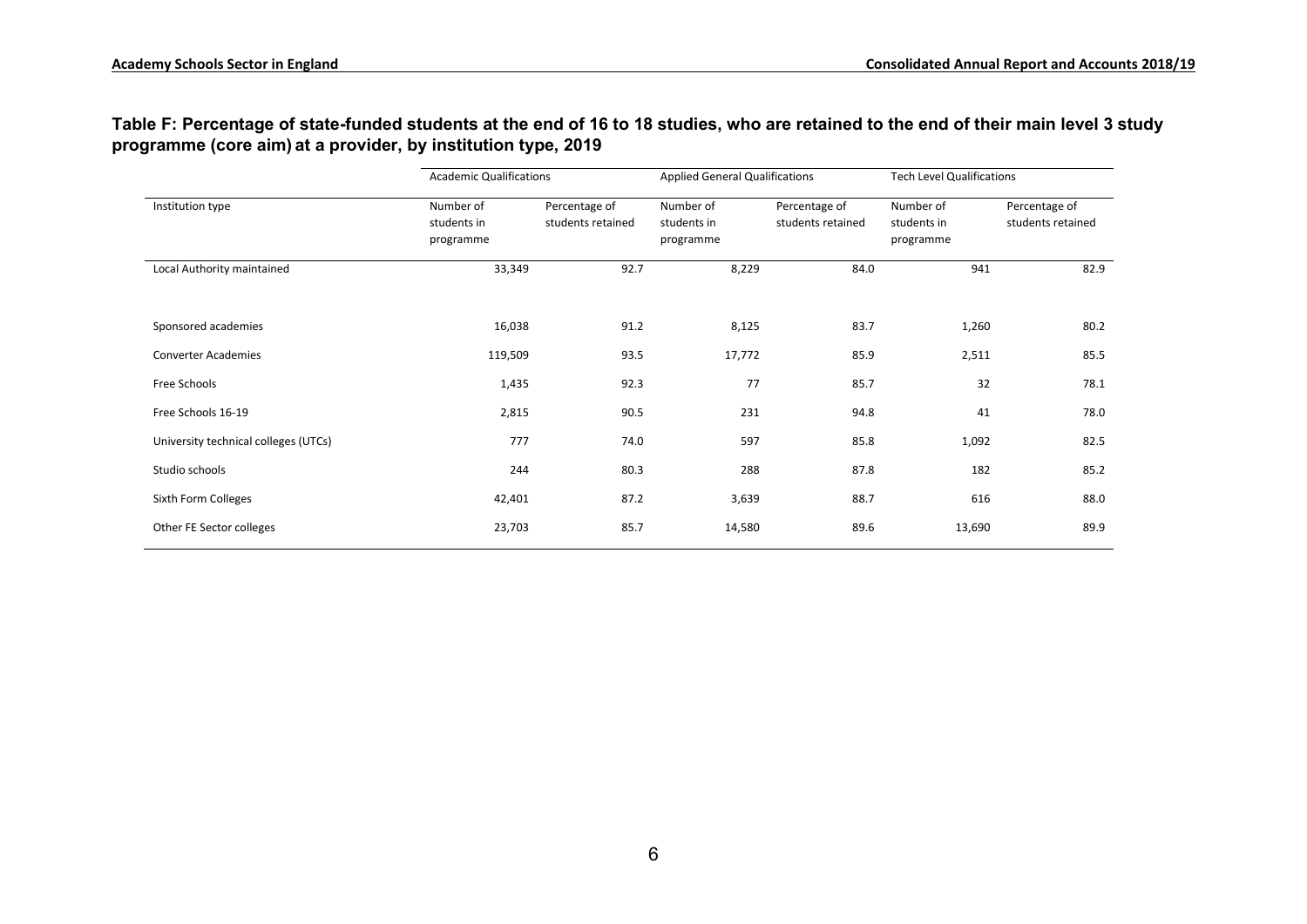|                                       |             |         |                   |         |              |         | KS4 Progress 8 Significance |               |       |            |       |
|---------------------------------------|-------------|---------|-------------------|---------|--------------|---------|-----------------------------|---------------|-------|------------|-------|
| Lead RSC Region                       | Number of   |         | <b>Well Below</b> |         | <b>Below</b> |         |                             |               |       | Well Above |       |
|                                       | <b>MATs</b> | Average |                   | Average |              | Average |                             | Above Average |       | Average    |       |
| <b>National Lead</b>                  | 10          |         | 0%                | 3       | 30%          | 2       | 20%                         | 5             | 50%   |            | $0\%$ |
| <b>North</b>                          | 4           |         | 0%                | 3       | 75%          |         | 25%                         | 0             | $0\%$ | 0          | 0%    |
| Lancashire and West Yorkshire         | 17          | 3       | 18%               | 5       | 29%          | 4       | 24%                         |               | 6%    | 4          | 24%   |
| East Midlands and Humber              | 13          |         | 0%                | 3       | 23%          | 6       | 46%                         | 4             | 31%   | 0          | 0%    |
| West Midlands                         | 11          | 3       | 27%               | 4       | 36%          | 3       | 27%                         |               | 9%    | 0          | 0%    |
| East of England and North East London | 12          |         | 0%                | 2       | 17%          | 5       | 42%                         | 5             | 42%   | 0          | 0%    |
| North West London and South Central   | 10          | ົ       | <b>20%</b>        |         | 10%          | 2       | 20%                         | 3             | 30%   | ົ          | 20%   |
| South East and South London           | 19          | ◠       | 11%               | 8       | 42%          | 3       | 16%                         | 6             | 32%   | 0          | 0%    |
| South West                            | 6           |         | 0%                |         | 17%          | 4       | 67%                         |               | 17%   | 0          | 0%    |

# **Table G – MAT KS4 Progress 8 performance by lead region**

Source: <https://www.compare-school-performance.service.gov.uk/download-data>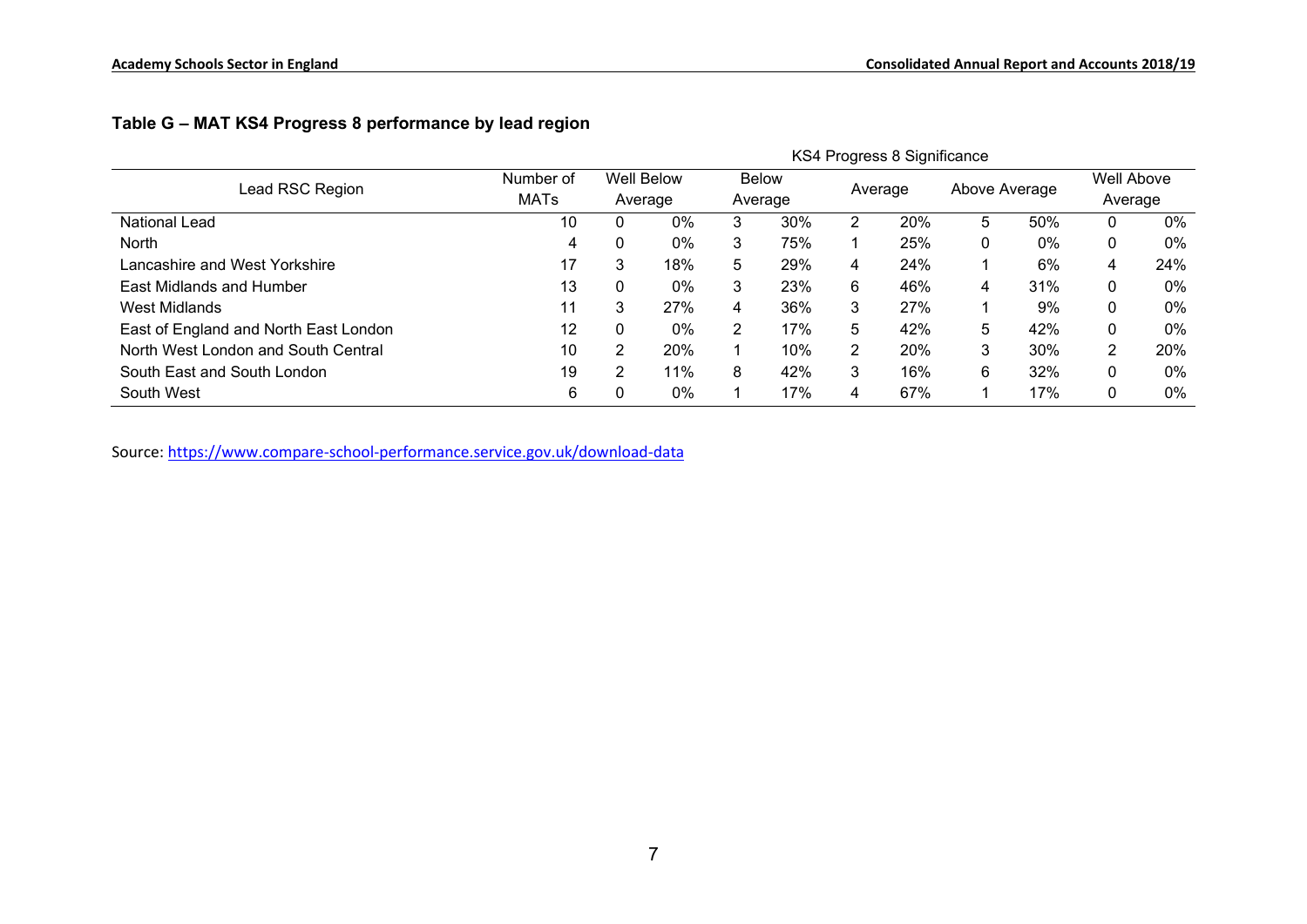|                                        |                          |                    | KS4 Progress 8 Significance |        |               |    |         |  |               |  |                    |  |  |  |  |
|----------------------------------------|--------------------------|--------------------|-----------------------------|--------|---------------|----|---------|--|---------------|--|--------------------|--|--|--|--|
| Number of<br>Academies<br>in MAT $(1)$ | <b>Number</b><br>of MATs | Well below average |                             |        | Below average |    | Average |  | Above Average |  | Well Above Average |  |  |  |  |
|                                        | 43                       | ა                  | 12%                         | 12     | 28%           | 16 | 37%     |  | 19%           |  | 5%                 |  |  |  |  |
| 4                                      | 23                       |                    | 17%                         | 5      | 22%           | 6  | 26%     |  | 30%           |  | 4%                 |  |  |  |  |
| 5                                      | 9                        |                    | 0%                          | ≏<br>w | 33%           |    | 33%     |  | 22%           |  | 11%                |  |  |  |  |

#### **Table H – MAT KS4 Progress 8 performance by number of academies included in measures**

Notes:

1) MATs of larger sizes also have MAT performance measure results but are excluded from this table as there are too few of each larger size to draw meaningful conclusions.

Source:<https://www.compare-school-performance.service.gov.uk/download-data>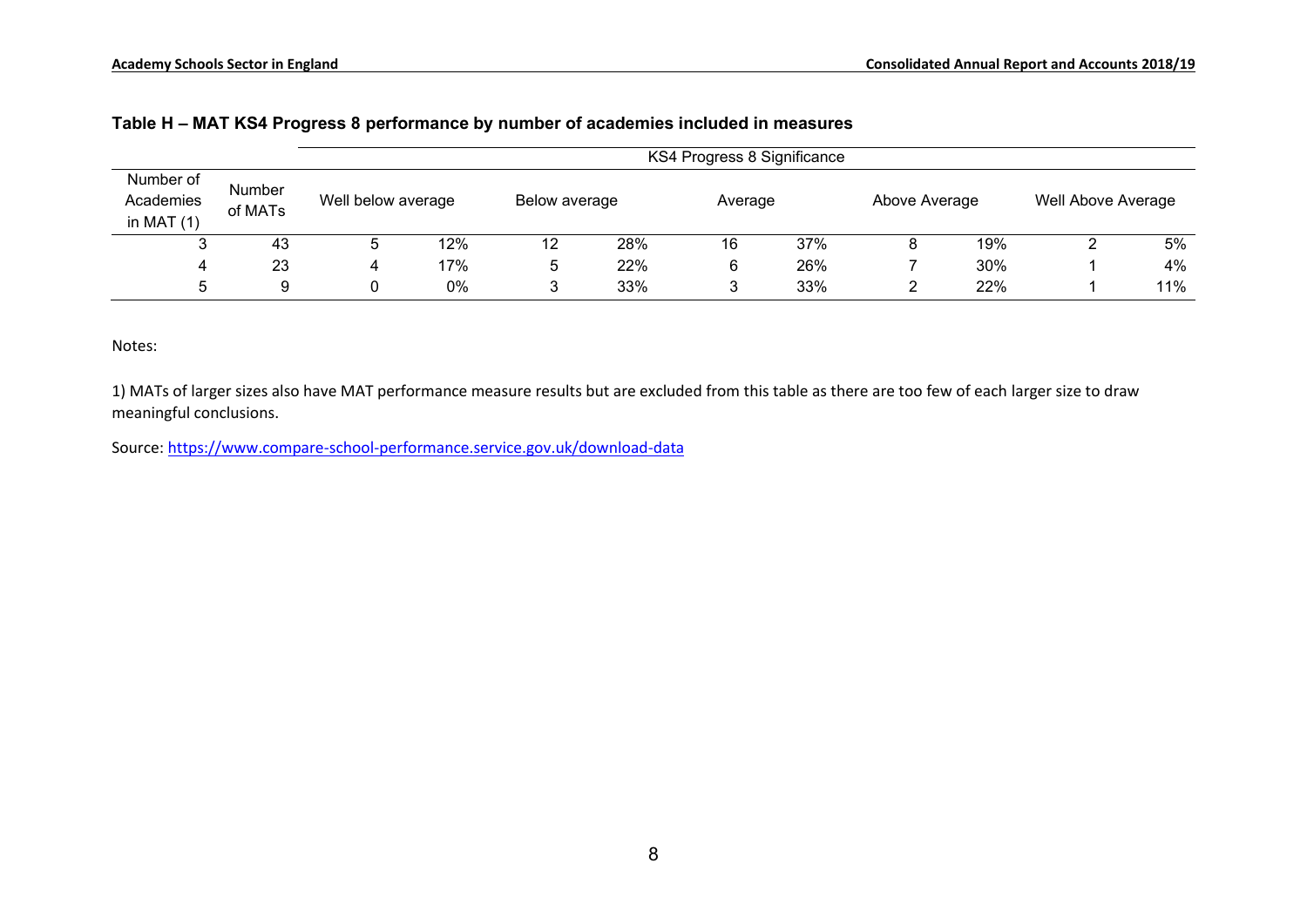**Table I – KS2 MAT performance by RSC region, 2019**

|                                          |                          | <b>KS2 Reading Progress</b> |                       |            |                         |            |         |            |                  |            |                       |
|------------------------------------------|--------------------------|-----------------------------|-----------------------|------------|-------------------------|------------|---------|------------|------------------|------------|-----------------------|
|                                          | <b>Number</b><br>of MATs |                             | Well below<br>average |            | <b>Below</b><br>average |            | Average |            | Above<br>Average |            | Well Above<br>Average |
| Lead RSC Region                          |                          | <b>Num</b>                  | $\frac{0}{0}$         | <b>Num</b> | $\%$                    | <b>Num</b> | $\%$    | <b>Num</b> | %                | <b>Num</b> | $\frac{0}{0}$         |
| National Lead                            | 11                       | $\Omega$                    | $0\%$                 | 1          | 9%                      | 6          | 55%     | 4          | 36%              | $\Omega$   | 0%                    |
| North                                    | 15                       | 1                           | 7%                    | 2          | 13%                     | 10         | 67%     | 2          | 13%              | 0          | $0\%$                 |
| I ancashire and West Yorkshire           | 24                       | 0                           | 0%                    | 7          | 29%                     | 11         | 46%     | 3          | 13%              | 3          | 13%                   |
| East Midlands and Humber                 | 45                       |                             | 2%                    | 15         | 33%                     | 23         | 51%     | 6          | 13%              | $\Omega$   | 0%                    |
| <b>West Midlands</b>                     | 44                       | $\mathfrak{p}$              | 5%                    | 9          | 20%                     | 20         | 45%     | 13         | 30%              | 0          | $0\%$                 |
| East of England and North East<br>London | 39                       | 1                           | 3%                    | 16         | 41%                     | 19         | 49%     | 3          | 8%               | 0          | $0\%$                 |
| North West London and South<br>Central   | 29                       |                             | 3%                    | 8          | 28%                     | 14         | 48%     | 5          | 17%              | 1          | 3%                    |
| South East and South London              | 39                       | 0                           | $0\%$                 | 11         | 28%                     | 16         | 41%     | 12         | 31%              | 0          | 3%                    |
| South West                               | 51                       |                             | 2%                    | 11         | 22%                     | 31         | 61%     |            | 14%              |            | 2%                    |

|                                          |                   |                | <b>KS2 Writing Progress</b> |            |                         |            |         |            |                  |                |                       |  |
|------------------------------------------|-------------------|----------------|-----------------------------|------------|-------------------------|------------|---------|------------|------------------|----------------|-----------------------|--|
|                                          | Number<br>of MATs |                | Well below<br>average       |            | <b>Below</b><br>average |            | Average |            | Above<br>Average |                | Well Above<br>Average |  |
| Lead RSC Region                          |                   | <b>Num</b>     | $\%$                        | <b>Num</b> | $\%$                    | <b>Num</b> | $\%$    | <b>Num</b> | $\frac{0}{0}$    | <b>Num</b>     | %                     |  |
| National Lead                            | 11                | 0              | $0\%$                       | 1          | 9%                      | 3          | 27%     | 7          | 64%              | 0              | $0\%$                 |  |
| North                                    | 15                | 0              | $0\%$                       | 1          | 7%                      | 8          | 53%     | 5          | 33%              |                | 7%                    |  |
| Lancashire and West Yorkshire            | 24                | 0              | $0\%$                       | 3          | 13%                     | 14         | 58%     | 3          | 13%              | 4              | 17%                   |  |
| East Midlands and Humber                 | 45                | 1              | 2%                          | 4          | 9%                      | 27         | 60%     | 11         | 24%              | $\overline{2}$ | 4%                    |  |
| <b>West Midlands</b>                     | 44                | $\overline{2}$ | 5%                          | 6          | 14%                     | 21         | 48%     | 15         | 34%              | 0              | $0\%$                 |  |
| East of England and North East<br>London | 39                | 1              | 3%                          | 13         | 33%                     | 13         | 33%     | 10         | 26%              | 2              | 5%                    |  |
| North West London and South<br>Central   | 29                | $\overline{2}$ | 7%                          | 6          | 21%                     | 13         | 45%     | 8          | 28%              | 0              | $0\%$                 |  |
| South East and South London              | 39                | 1              | 3%                          | 7          | 18%                     | 18         | 46%     | 12         | 31%              | 1              | 3%                    |  |
| South West                               | 51                | 3              | 6%                          | 9          | 18%                     | 29         | 57%     | 9          | 18%              |                | 2%                    |  |

|                                          |                   | <b>KS2 Maths Progress</b> |                       |            |                         |            |         |            |                  |            |                       |
|------------------------------------------|-------------------|---------------------------|-----------------------|------------|-------------------------|------------|---------|------------|------------------|------------|-----------------------|
|                                          | Number<br>of MATs |                           | Well below<br>average |            | <b>Below</b><br>average |            | Average |            | Above<br>Average |            | Well Above<br>Average |
| Lead RSC Region                          |                   | <b>Num</b>                | $\%$                  | <b>Num</b> | %                       | <b>Num</b> | %       | <b>Num</b> | $\frac{0}{0}$    | <b>Num</b> | $\%$                  |
| National Lead                            | 11                | 0                         | $0\%$                 | 1          | 9%                      | 5          | 45%     | 5          | 45%              | 0          | $0\%$                 |
| North                                    | 15                | 0                         | $0\%$                 | 3          | 20%                     | 9          | 60%     | 3          | 20%              | 0          | $0\%$                 |
| Lancashire and West Yorkshire            | 24                | 0                         | $0\%$                 | 1          | 4%                      | 13         | 54%     | 7          | 29%              | 3          | 13%                   |
| <b>Fast Midlands and Humber</b>          | 45                | 0                         | $0\%$                 | 10         | 22%                     | 23         | 51%     | 11         | 24%              |            | 2%                    |
| <b>West Midlands</b>                     | 44                | 3                         | 7%                    | 7          | 16%                     | 22         | 50%     | 12         | 27%              | 0          | $0\%$                 |
| East of England and North East<br>London | 39                |                           | 3%                    | 11         | 28%                     | 22         | 56%     | 5          | 13%              | $\Omega$   | $0\%$                 |
| North West London and South<br>Central   | 29                |                           | 3%                    | 10         | 34%                     | 9          | 31%     | 7          | 24%              | 2          | 7%                    |
| South East and South London              | 39                | 0                         | $0\%$                 | 11         | 28%                     | 17         | 44%     | 10         | 26%              | 1          | 3%                    |
| South West                               | 51                |                           | 2%                    | 23         | 45%                     | 23         | 45%     | 3          | 6%               |            | 2%                    |

Source: [https://www.compare-school-performance.service.gov.uk/download-](https://www.compare-school-performance.service.gov.uk/download-data?currentstep=datatypes®iontype=all&la=0&downloadYear=2018-2019&datatypes=ks2mats)

<u>[data?currentstep=datatypes&regiontype=all&la=0&downloadYear=2018-2019&datatypes=ks2mats](https://www.compare-school-performance.service.gov.uk/download-data?currentstep=datatypes®iontype=all&la=0&downloadYear=2018-2019&datatypes=ks2mats)</u>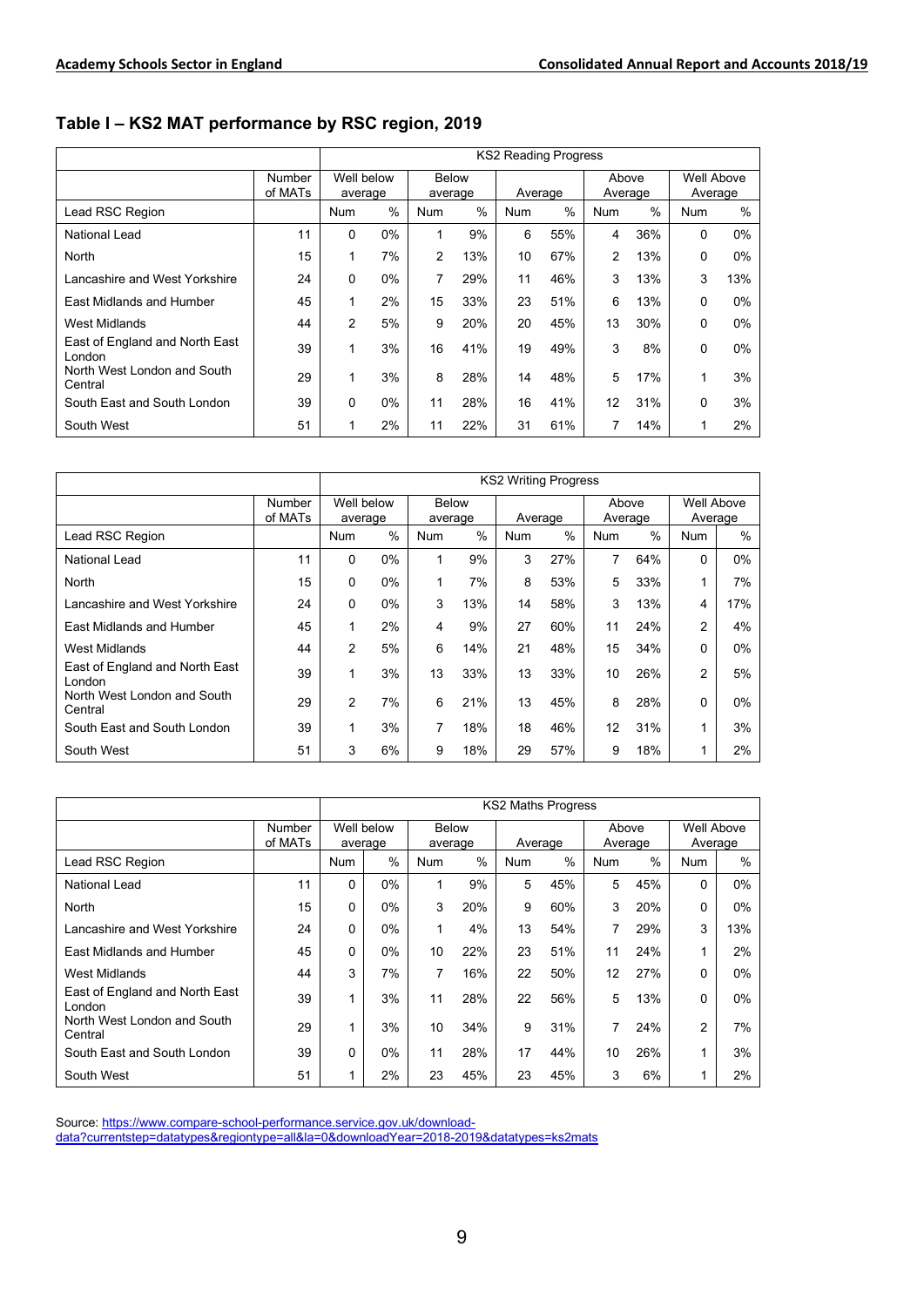#### **Table J – KS2 MAT performance by MAT Size, 2019**

|                                                    |                   | <b>KS2 Reading Progress</b> |                 |                         |     |            |     |                  |      |                       |      |
|----------------------------------------------------|-------------------|-----------------------------|-----------------|-------------------------|-----|------------|-----|------------------|------|-----------------------|------|
|                                                    | Number<br>of MATs | Well below<br>average       |                 | <b>Below</b><br>average |     | Average    |     | Above<br>Average |      | Well Above<br>Average |      |
| Number of Academies in MAT<br>performance measures |                   | Num                         | %<br><b>Num</b> |                         | %   | <b>Num</b> | %   |                  | $\%$ | <b>Num</b>            | $\%$ |
| 3                                                  | 112               | 2                           | 2%              | 30                      | 27% | 57         | 51% | 18               | 16%  | 5                     | 4%   |
| 4                                                  | 55                | 4                           | 7%              | 8                       | 15% | 30         | 55% | 13               | 24%  | 0                     | 0%   |
| 5                                                  | 36                | 1                           | 3%              | 13                      | 36% | 20         | 56% | $\overline{2}$   | 6%   | $\Omega$              | 0%   |
| 6                                                  | 22                | $\Omega$                    | 0%              | 3                       | 14% | 12         | 55% | 7                | 32%  | $\Omega$              | 0%   |
| 7                                                  | 13                | 0                           | 0%              | 4                       | 31% | 7          | 54% | 2                | 15%  | $\Omega$              | 0%   |
| 8                                                  | 10                | $\mathbf 0$                 | 0%              | 4                       | 40% | 3          | 30% | 3                | 30%  | $\Omega$              | 0%   |
| 9                                                  | 6                 | $\mathbf 0$                 | $0\%$           | 2                       | 33% | 4          | 67% | $\mathbf 0$      | 0%   | $\Omega$              | 0%   |
| 10                                                 | 13                | 0                           | $0\%$           | 5                       | 38% | 3          | 23% | 5                | 38%  | $\Omega$              | 0%   |

|                                                    |                   | <b>KS2 Writing Progress</b> |          |                         |      |                 |     |                  |     |                              |       |  |
|----------------------------------------------------|-------------------|-----------------------------|----------|-------------------------|------|-----------------|-----|------------------|-----|------------------------------|-------|--|
|                                                    | Number<br>of MATs | Well below<br>average       |          | <b>Below</b><br>average |      | Average         |     | Above<br>Average |     | <b>Well Above</b><br>Average |       |  |
| Number of Academies in MAT<br>performance measures |                   | <b>Num</b>                  | %<br>Num |                         | $\%$ | %<br><b>Num</b> |     | <b>Num</b>       | %   | <b>Num</b>                   | %     |  |
| 3                                                  | 112               | 6                           | 5%       | 21                      | 19%  | 53              | 47% | 27               | 24% | 5                            | 4%    |  |
| 4                                                  | 55                | 2                           | 4%       | 8                       | 15%  | 25              | 45% | 16               | 29% | 4                            | 7%    |  |
| 5                                                  | 36                | 2                           | 6%       | 7                       | 19%  | 19              | 53% | 7                | 19% |                              | 3%    |  |
| 6                                                  | 22                | 0                           | 0%       | 3                       | 14%  | 15              | 68% | 4                | 18% | 0                            | $0\%$ |  |
| 7                                                  | 13                | 0                           | 0%       | 1                       | 8%   | 6               | 46% | 6                | 46% | 0                            | $0\%$ |  |
| 8                                                  | 10                | 0                           | 0%       | 1                       | 10%  | 5               | 50% | 4                | 40% | 0                            | $0\%$ |  |
| 9                                                  | 6                 | 0                           | 0%       | 1                       | 17%  | 5               | 83% | 0                | 0%  | 0                            | $0\%$ |  |
| 10                                                 | 13                | 0                           | 0%       | 3                       | 23%  | 4               | 31% | 5                | 38% |                              | 8%    |  |

|                                                    |                          | <b>KS2 Maths Progress</b> |       |                         |     |                             |         |                  |               |                              |       |
|----------------------------------------------------|--------------------------|---------------------------|-------|-------------------------|-----|-----------------------------|---------|------------------|---------------|------------------------------|-------|
|                                                    | <b>Number</b><br>of MATs | Well below<br>average     |       | <b>Below</b><br>average |     |                             | Average | Above<br>Average |               | <b>Well Above</b><br>Average |       |
| Number of Academies in MAT<br>performance measures |                          | <b>Num</b>                | %     |                         | %   | $\frac{0}{0}$<br><b>Num</b> |         | <b>Num</b>       | $\frac{0}{0}$ | <b>Num</b>                   | $\%$  |
| 3                                                  | 112                      | 4                         | 4%    | 25                      | 22% | 54                          | 48%     | 24               | 21%           | 5                            | 4%    |
| 4                                                  | 55                       |                           | 2%    | 16                      | 29% | 22                          | 40%     | 14               | 25%           | 2                            | 4%    |
| 5                                                  | 36                       |                           | 3%    | 10                      | 28% | 23                          | 64%     | $\overline{2}$   | 6%            | 0                            | 0%    |
| 6                                                  | 22                       | 0                         | 0%    | 3                       | 14% | 14                          | 64%     | 5                | 23%           | 0                            | $0\%$ |
| 7                                                  | 13                       | 0                         | 0%    | 2                       | 15% | 7                           | 54%     | 4                | 31%           | $\Omega$                     | $0\%$ |
| 8                                                  | 10                       | 0                         | 0%    | 3                       | 30% | 4                           | 40%     | $\overline{2}$   | 20%           | 1                            | 10%   |
| 9                                                  | 6                        | $\Omega$                  | $0\%$ | 3                       | 50% | 2                           | 33%     |                  | 17%           | $\Omega$                     | 0%    |
| 10                                                 | 13                       | 0                         | 0%    | 6                       | 46% | 1                           | 8%      | 6                | 46%           | 0                            | $0\%$ |

Source: [https://www.compare-school-performance.service.gov.uk/download-](https://www.compare-school-performance.service.gov.uk/download-data?currentstep=datatypes®iontype=all&la=0&downloadYear=2018-2019&datatypes=ks2mats)

[data?currentstep=datatypes&regiontype=all&la=0&downloadYear=2018-2019&datatypes=ks2mats](https://www.compare-school-performance.service.gov.uk/download-data?currentstep=datatypes®iontype=all&la=0&downloadYear=2018-2019&datatypes=ks2mats)

#### Notes:

1) MATs of larger sizes also have MAT performance measure results but are excluded from this table as there are too few of each larger size to draw meaningful conclusions.